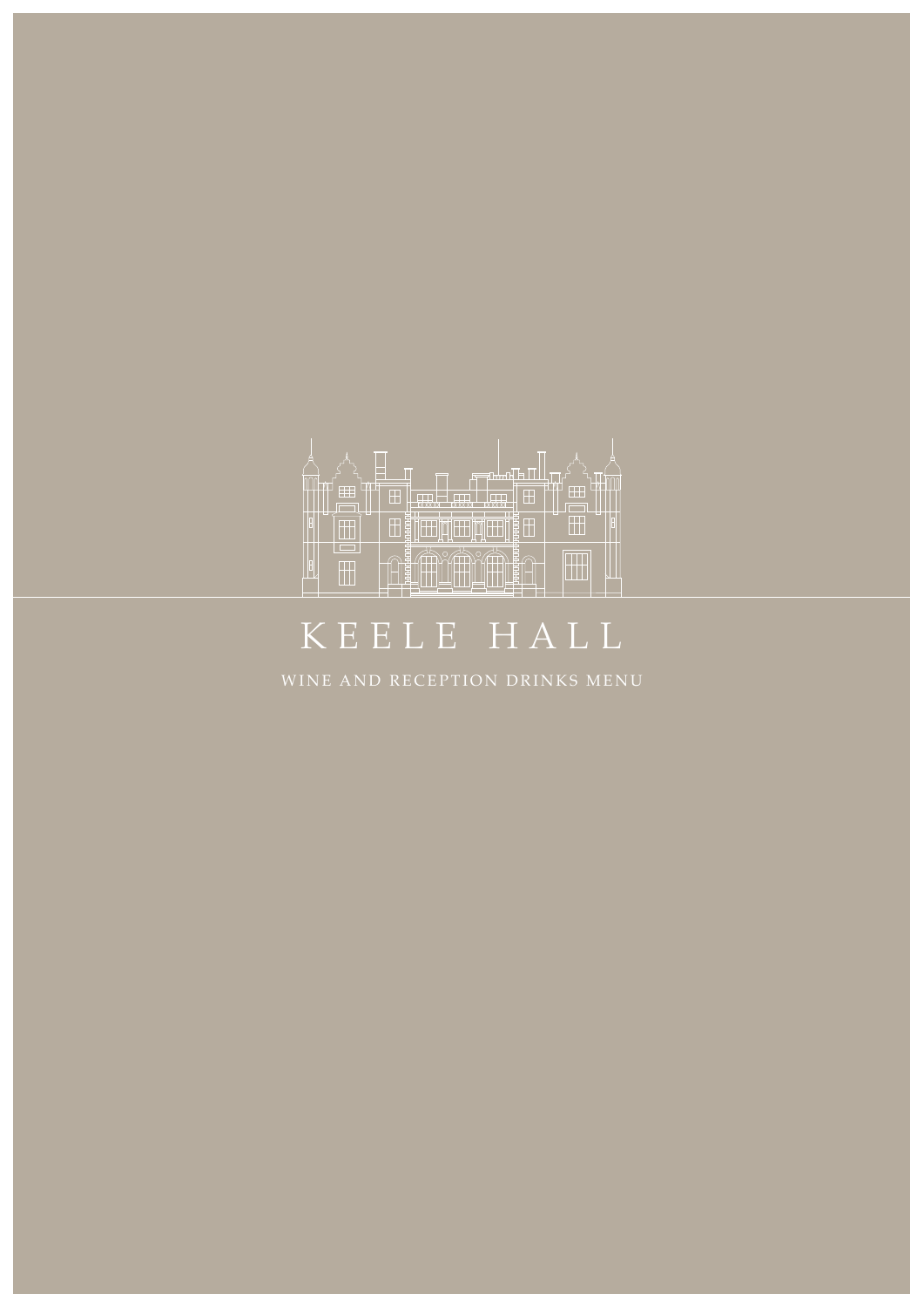## **Wine and reception drinks**



## **Reception drinks**

## **Soft drinks**

#### **Cocktails and personalised drinks**

Cocktail options and personalised drinks are also available. Please speak to your Event Organiser.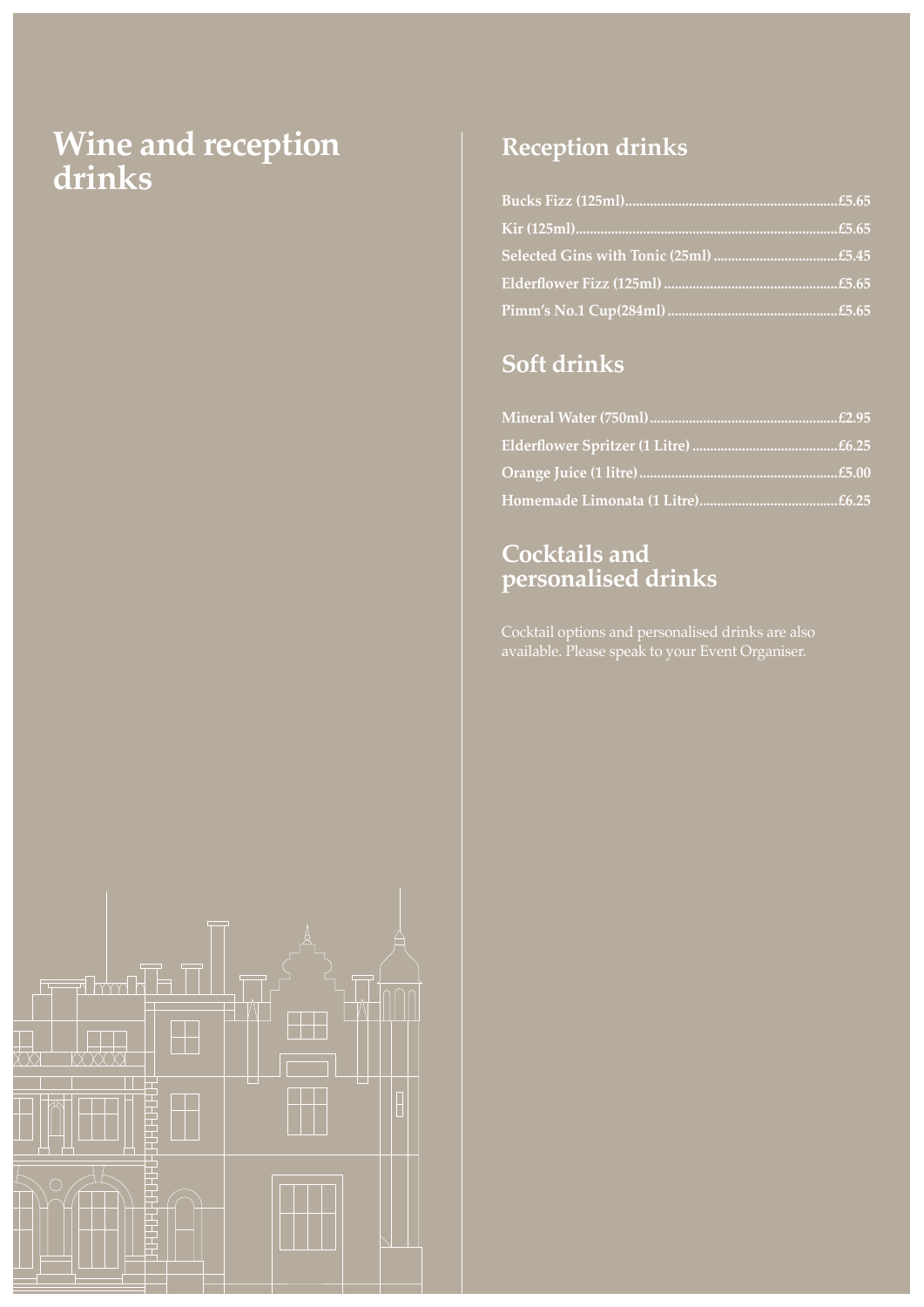### **Sparkling wine & Champagne**

**75cl**

**Il Cortigiano Prosecco, Italy.........................................£24.00** Pale straw in colour with a bouquet and taste of green apples.

**Freixenet Cordon Negro, Spain...................................£28.50** The fresh palate of apple, ripe pear and bright citrus flavours combined with a long finish and an exciting touch of ginger.

**Ayala Brut Majeur Champagne, France ....................£42.50** Delicately aromatic with citrus, blossom and white peach notes, alongside hints of honeysuckle, the palate is fresh and quite dry in style.

#### **Rosé wine**

**75cl**

**Monte Mediano Tempranillo Garnacha Rosé, Spain..................................................................................£14.00** Our house rosé, off pink dry wine, with bags of strawberry and cherry flavours and aromas. Easy drinking and fun.

**Stowells White Zinfandel, USA..................................£16.50** Bursting with summer fruit. A light bodied, medium sweet rosé, full of summer fruit pudding flavours with a hint of white pepper to finish.

#### **White wine**

**75cl**

#### **Monte Mediano Ariene Macabeo Chardonnay,**

**Spain..................................................................................£14.00** Fresh, clean, citrus fruit with apple aroma make this house white a very good easy drinking wine for every occasion.

**Chio Pinot Grigio, Italy.................................................£16.50** Pinot Grigio from Chieti has richer fruit flavours and a touch more body than those from further north in Italy. This wine has delicate aromas of citrus and pears with a vibrant, fresh taste.

**Blass Chardonnay, Australia........................................£16.50** A medium-bodied Chardonnay with fresh, tropical and stone fruit flavours enhanced by subtle, creamy oak and a lingering finish.

#### **Cyt Mountain Range Sauvignon Blanc,**

**New Zealand ...................................................................£17.50** Fresh and light-bodied, with mouth-watering flavours of grapefruit, lemon and citrus fruits.

#### **Grey Rock Marlborough Sauvignon Blanc,**

**New Zealand ...................................................................£22.50** Named for the alluvial plains upon which the vineyards are planted, this wine has fresh, juicy grapefruit and gooseberry flavours with a rich, lingering finish.

#### **Red wine**

| v  |   |
|----|---|
|    |   |
| ۰. |   |
| ۰. |   |
|    | × |
| v  |   |
|    |   |
|    |   |

**Monte Mediano Tempranillo Garnacha, Spain.......£14.00** Fresh bright cherry red house wine, with lovely ripe red fruit aromas of plums, blackberries, and damsons. Easy drinking, satisfying, ideal with red meat or just on its own.

**Blass Shiraz, Australia...................................................£16.50** Aromas of blackcurrants and dark cherry with rich spice and subtle oak. A medium bodied palate bursting with red berry flavours, supported by subtle vanilla and a soft, generous finish.

**Cyt Mountain Range Merlot, Chile............................£17.50** Medium-bodied and smooth, with cherry and plum flavours and a hint of pepper and spice.

**7 Fires Malbec, Argentina.............................................£18.50** The wine is Deep Ruby with youthful Violet hues with intense aromas of dark berries (mulberry/blackberry), cherry and a slight herbaceous hint on the nose. Rich, ripe and full, firm tannins and mouth filling sweet dark fruit on the palate with a good clean finish and touches of vanilla oak.

**Monologo Rioja Crianza, Spain..................................£22.50** Redcurrant, sloes and cherries, coupled with notes of vanilla, pepper, toast, tobacco leaves and a light smokiness from its time in barrel.